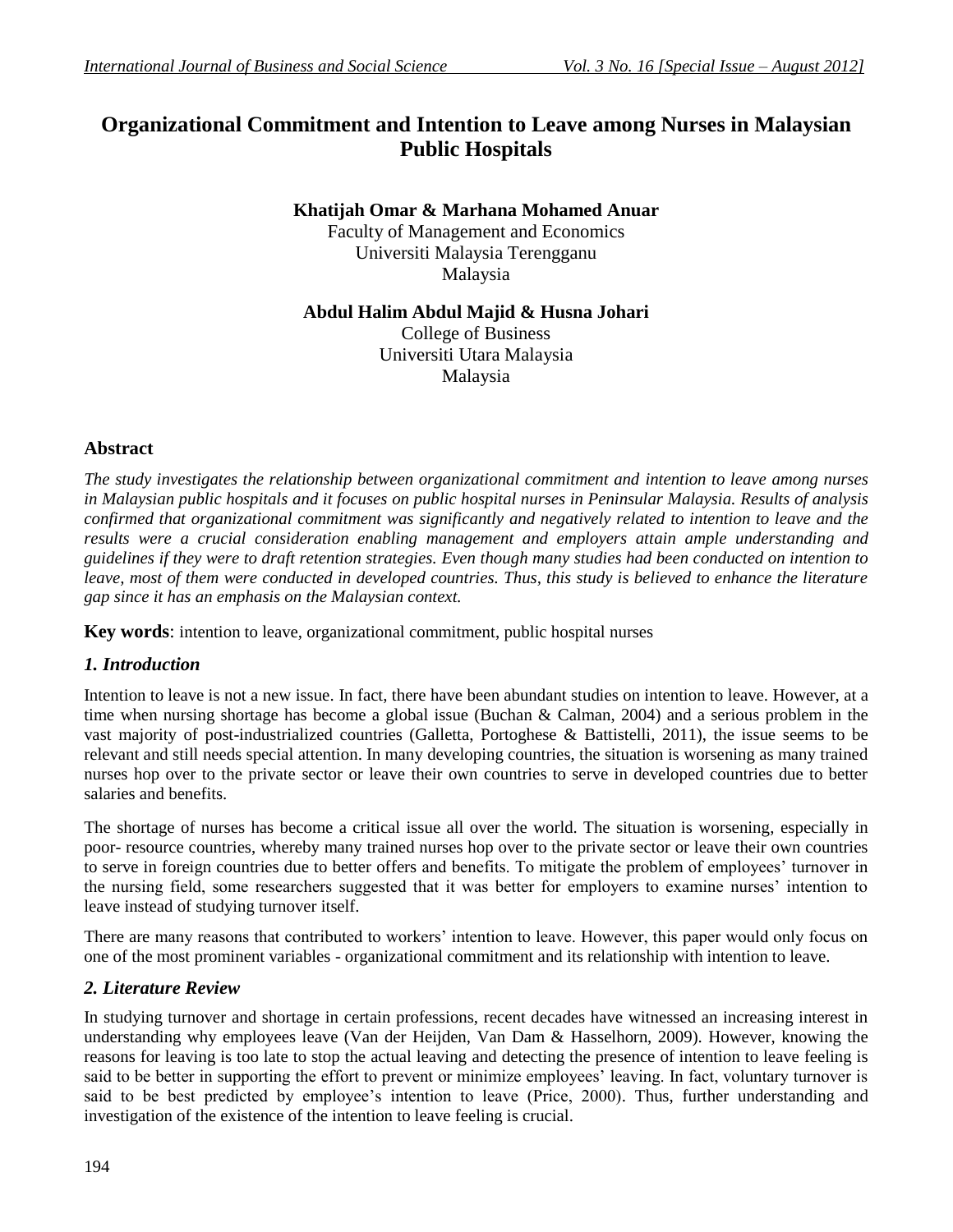It is important to know the signals to turnover by studying the employees' intention to leave so that necessary preparation and preventive action can be taken. Consequently, this study proceeds with the aim to examine the relationship between organizational commitment and intention to leave among Malaysian public hospital nurses.

### **2.1 Intention to leave**

Turnover and intention to leave are two different concepts. Intention to leave involves an individual's perception towards leaving while turnover involves the act of an individual actually leaving the organization or profession (Hinshaw & Atwood, 1984). An employee is said to have intention to leave when he or she has serious consideration to leave his or her current job (Castle, 2007). The literature also suggests that intention to leave could be split into three stages: thinking about quitting, intention to search for another job and intention to quit (Falkenburg & Schyns, 2007)

Many studies on intention to leave have been conducted to examine intention to leave and factors relating to intention to leave in various fields. Many researchers have attempted to answer the questions of what really determines employees' intention to leave by investigating possible antecedents of employees' intention to leave. However, to date, there is no standard reason why employees leave an organization or profession (Ongori, 2007) and there has been little consistency in the findings to the question of what really determines employees' intention to leave.

#### **2.2 Organizational Commitment and Intention to Leave**

Literature research shows that studies on organizational commitment have increased and are continuously gaining importance among researchers all over the world. This is because more and more organizations realize that human resources are their most valuable assets and having loyal and committed employees can ensure that they would stay competitive and survive. In fact, some articles do mention that organizations cannot perform efficiently and effectively without committed employees. This kind of employees will also enhance the organizational competitiveness and guarantee the survival of the organizations (Ongori, 2007). In short it is a valuable bonus for the company to have employees with a high level of organizational commitment. These highly-committed employees would feel that they owe so much to the organization and in return, they would be less likely to leave.

Organizational commitment is said to be an important variable in the discussion of intention to leave since it is a popular belief that the more committed the employee is the more likely he or she will stay loyal to the organization. In other words, it is less likely that he or she will leave for another job or organization. The statement is supported by the study of Slattery and Selvarajan (2005). In their study, they found that organizational commitment is negatively associated with turnover intention.

Results of some other studies also showed that more committed employees would be less likely to leave an organization (Nogueras, 2006; Simmons, 2005; Larkey et al., 1995). This is also supported by some local researchers (Ishak Ismail, 2006; Zulkifli Kassim, 1997; Mohd Fikri, 1997) who found that the higher the degree of commitment among employees, the less likely they would express the intention to leave. In fact, organizational commitment is found to be critical (Khatri et al., 2001) and has a negative correlation with turnover intention (Rahman, Naqvi & Ramay, 2008).

### **2.3 Problem Statement**

Proper staffing and a stable nursing workforce will ensure the quality of nursing care received by patients and the quality of the health-care system. Thus, having a sufficient number of nurses who are experienced, talented and skilled is important. However, many articles and journals have discussed the nursing shortage, which has become a global issue. The existing and predicted national and global shortage of nurses would surely bring negative impact on society's health-care needs. The shortage at the national and international level is exacerbated when nurses, especially from the public sector, are lured by offers from private hospitals or even foreign hospitals (Ministry of Health, 2008; Missourri State Nursing Board, 2008). Thus in this situation, it is a valuable bonus for the organization to have employees with high level of organizational commitment; they would give full support, effort and cooperation to the organization and would be less likely to leave.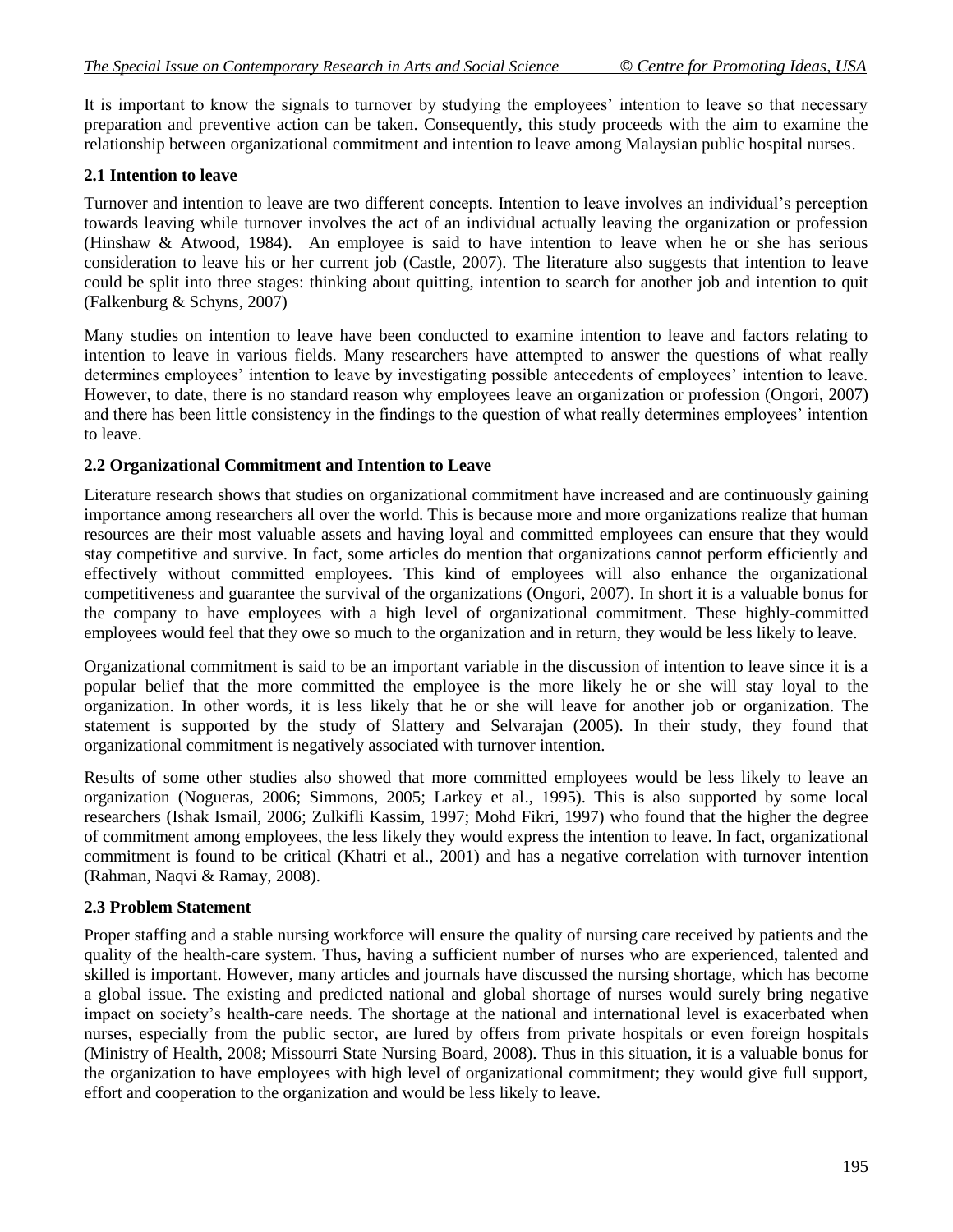## **2.4 Research Objectives**

The objective of this study is to investigate the relationship between organizational commitment and intention to leave among nurses in Malaysian public hospitals.

#### **2.5 Hypotheses**

Based on literature research, this study hypothesizes that:

- H1: Organizational commitment is negatively related to intention to leave
- H1a: Affective commitment is negatively related to intention to Leave
- H1b: Normative commitment is negatively related to intention to leave
- H1c: Continuance commitment is negatively related to intention to leave

## *3. Methodology*

The data were collected using a structure questionnaire. Most of the questions used in the survey were based on established existing instruments with some alterations and modifications to the original question made to suit the study due to cultural factors and practice. The questions used in this study applied multi-item approach where a few questions were asked under one particular variable. There questions were grouped under three major sections. Section A measures respondents' level of organizational commitment, Section B measures the respondents' intention to leave and Section C requires the respondents to provide their demographic data.

Prior to the distribution of questionnaires, the ethical approval for the study and its method was first obtained. Since this study involved nurses working at public hospitals as the respondents, permission and approval were obtained from the Malaysian Ministry of Health and a few other important related institutions such as the Malaysian Research Ethical Committee (MREC), National Institute of Health (NIH) and the respective hospitals.

Seven hundreds questions were distributed and 436 were returned which then gave 62.3% overall response rate. A total of 398 questionnaires were usable. The respondents consist of 395 females and 3 males. Of that number, 360 respondents were Malays, 18 respondents were Chinese, 18 respondents were Indians and 2 respondents were others.

#### **3.1 Population, Sample and Sample Size**

Nurses who are working permanently in public hospitals were the population sample of this study. They were chosen as the sample since this group of workers was said to be more likely to opt for offers from private health institutions (News Straits Times, 2007) or even accept offers to serve overseas (Ministry of Health, 2004 ; Missouri State Nursing Board, 2008). As of March 2008, there were about 75,000 active nurses serving in public hospitals in Malaysia (Ministry of Health, 2008). According to Sekaran (2003), if the size of the population is 75,000, the sample size (S), should be 382. However, 700 sets of questions were delivered at the selected hospitals, considering that the response rate would not be 100 percent.

### **3.2 Measurements**

To measure the three types of organizational commitment of the respondents: affective commitment, continuance commitment and normative commitment, The Revised Scale of TCM (Three-Component Model Employee Commitment Survey) by Meyer, Allen and Smith (1993) was used. While to measure the respondents' intention to leave, The Anticipated Turnover Scale (ATS) which was developed by Hinshaw and Atwood (1984) was applied. All the questions used were rated on a seven point scale (Likert Scale) ranging from 1 (strongly disagree) to 7 (strongly agree).

#### **3.3 Data Analysis**

For data analysis, the responses were keyed into SPSS and analysed using descriptive statistics such as frequency distribution, min, mean and standard deviation to show trends in the data. Correlation analysis and hypothesis testing were then conducted by applying SPSS Pearson Correlation and SPSS macro which was provided by Preacher and Hayes (2009).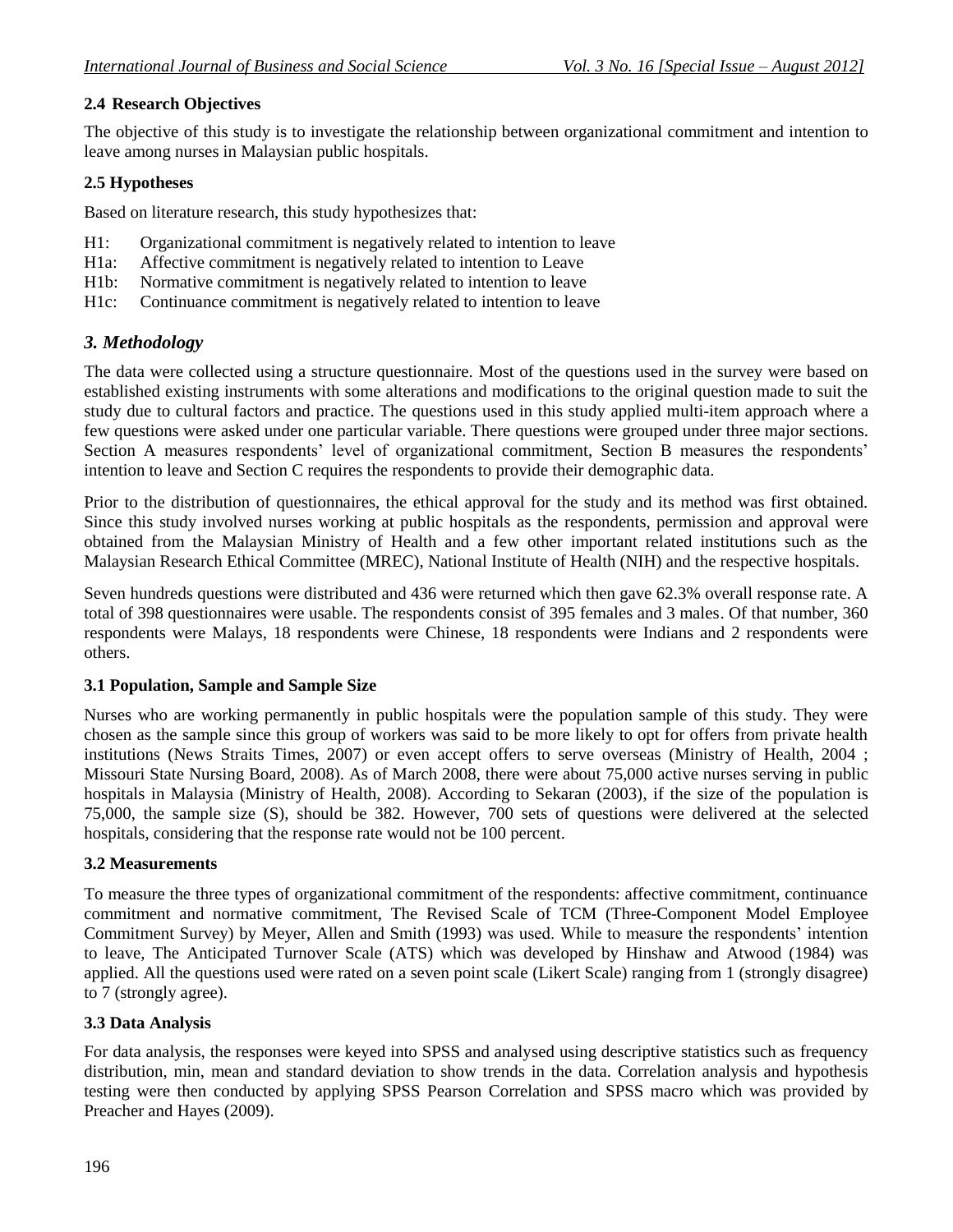## **3.4 Validity and Reliability**

Principal Components Analysis (PCA) factor loadings show whether items are actually measuring what they should measure. Items with larger factor loadings provide better measures of the underlying property than do items with smaller factor loadings. As suggested by Hair (1998), loadings are considered significant if they are 0.50 or greater (Manning and Munro, 2004). The questions used in this study were considered valid since all the questions fell under their respective dimensions. As for reliability, if the variable has internal consistency reliability (Cronbach's alpha) of at least 0.60 (Nunally, 1978) or 0.50 (Smith and Glass, 1987) the measurement is sufficient and reliable for research purposes. The Cronbach's Alpha for all dimensions in this study were all well above 0.50.

### *4. Findings and Discussion*

Out of 700 questionnaires distributed, 436 were returned which then gave 62.3% overall response rate. However, only 398 responses were usable. The respondents' demographic characteristics are shown in Table 1 below.

| <b>Demographic Characteristics</b> |                                    | Frequency      | Percentage (%) |
|------------------------------------|------------------------------------|----------------|----------------|
| Gender                             | Male                               | 3              | 0.8            |
|                                    | Female                             | 395            | 99.2           |
| Age                                | Below 25 years                     | 32             | 8              |
|                                    | $26 - 30$ years                    | 87             | 21.90          |
|                                    | $31 - 35$ years                    | 68             | 17.10          |
|                                    | $36 - 40$ years                    | 66             | 16.60          |
|                                    | $41 - 45$ years                    | 29             | 7.30           |
|                                    | $46 - 50$ years                    | 39             | 9.80           |
|                                    | More than 50 years                 | 77             | 19.30          |
| Race                               | Malay                              | 360            | 90.50          |
|                                    | Chinese                            | 18             | 4.50           |
|                                    | Indian                             | 18             | 4.50           |
|                                    | Others                             | $\overline{2}$ | 0.50           |
| <b>Marital Status</b>              | Married                            | 349            | 87.70          |
|                                    | Unmarried                          | 38             | 9.50           |
|                                    | Divorced,<br>Separated,<br>Widowed | 11             | 2.80           |
| Level of Education                 | MCE/HSC                            | 89             | 22.40          |
|                                    | Certificate                        | 38             | 9.50           |
|                                    | Diploma                            | 258            | 63.60          |
|                                    | Degree                             | 16             | $\overline{4}$ |
|                                    | Master                             | 2              | 0.50           |
| Level of Income                    | Less than RM 1500                  | 18             | 4.50           |
|                                    | RM1501 - RM 2500                   | 167            | 42             |
|                                    | RM2501 - RM 3500                   | 161            | 40.5           |
|                                    | RM3501 - RM 4500                   | 43             | 10.80          |
|                                    | Above RM 4500                      | 9              | 2.30           |
| Organisational                     | Less than 1 years                  | 78             | 19.60          |
| Tenure                             | $1 - 3$ years                      | 86             | 21.60          |
|                                    | $4 - 6$ years                      | 70             | 17.60          |
|                                    | $7 - 9$ years                      | 37             | 9.30           |
|                                    | $10 - 12$ years                    | 40             | 10.10          |
|                                    | $13 - 15$ years                    | 42             | 10.60          |
|                                    | More than 15 years                 | 45             | 11.30          |

#### **Table 1 : Respondents' Profiles**

 $n=398$ 

Literature suggests that there is a significant relationship between organizational commitment and intention to leave the organization (Labatmediene at al., 2007). In fact, a recent review shows a strong relationship between organizational commitment and both job performance and employee turnover.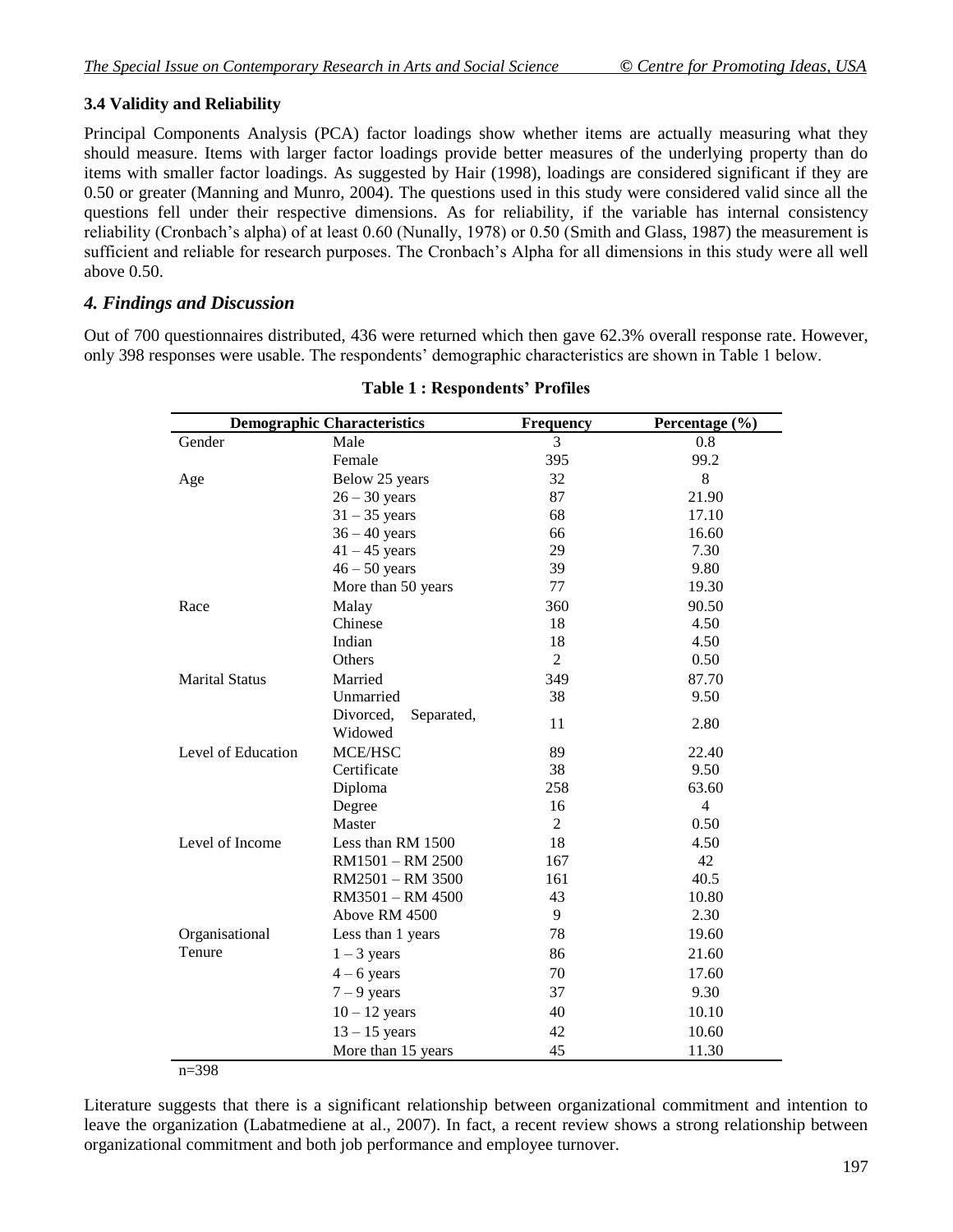Employees with a higher level of organizational commitment tend to be better performers and would stay longer with the organization (Bernadin, 2010).

Table 2 depicts that the direct effect coefficient for organizational commitment on intention to leave which is about 0.137 (negative) and p value 0.040. The figures (coefficient value was negative and p value  $< 0.05$ ) clearly show that organizational commitment has significantly negative relationship with intention to leave. Thus, the results supported hypothesis 1 (organizational commitment is negatively related to intention to leave). The result is also consistent with many previous results (Rahman, Naqvi & Ramay, 2008; Labatmediene et al., 2007; Slattery & Selvarajan, 2005; Nogueras, 2006). Bline et al. (1991) also found a significant relationship between organizational commitment and intention to leave. With those arguments and statistical findings, it is confirmed that organizational commitment has a significant negative relationship with intention to leave feeling among nurses who are working in public hospitals in this country.

|  |  | Table 2: Results of Estimating the Direct Effect of Organizational Commitment on Intention to Leave |
|--|--|-----------------------------------------------------------------------------------------------------|
|--|--|-----------------------------------------------------------------------------------------------------|

| Coefficient |          |          |
|-------------|----------|----------|
| $-0.137$    | $-2.058$ | $0.040*$ |
| $-0.208$    | $-3.920$ | $0.000*$ |
| 0.068       | 1.557    | 0.120    |
| $-0.012$    | $-0.249$ | 0.804    |
|             |          |          |

\* Significant at 0.05 significance level

The results for estimating the direct effect for all the three dimensions of organizational commitment (affective commitment, continuance commitment and normative commitment) found that only one dimension of organizational commitment has a significantly negative relationship with intention to leave ( $p < 0.05$ ) which is affective commitment. Normative commitment also shows a negative relationship with intention to leave but not significant (coefficient =  $-0.0121$ , t =  $-0.249$ , p = 0.804). Whereas the continuance dimension shows a positive relationship with intention to leave, even though it is not significant ( $t = 1.557$ ,  $p > 0.05$ ). The results supported hypothesis H1b; however they did not support H1a and H1c. The results of this study contradict the results of Dunham's et al. (1994) whereby they found that normative commitment is positively related to intention to leave while continuance commitment is negatively related to intention to leave. The difference in the findings might be due to sample and setting. It also suggests that there might be a need to refine the measures to suit samples and settings (Labatmediene et al., 2007).

### *5. Conclusion*

Organizational commitment is said to be a significant issue to be looked into since it is a popular belief that the more committed employee is, the more likely he or she will stay loyal to the organization. The findings of the study regarding organizational commitment mirrored the previous findings in that it revealed a significantly negative relationship with intention to leave. However, as for the individual dimension of organizational commitment, only affective commitment was found to be significantly and negatively related to intention to leave among Malaysian public hospital nurses; continuance commitment and normative commitment were found to be not significantly and negatively related to intention to leave among Malaysian public hospital nurses. This study extends past literature in the area of intention to leave in such a way that it provides empirical evidence and helps to increase the understanding of the relationship between organizational commitment and intention to leave especially in Malaysian context.

### *Acknowledgement*

The authors wish to acknowledge the financial support provided by Universiti Utara Malaysia (UUM) under Post Graduate Research Scheme for this research.